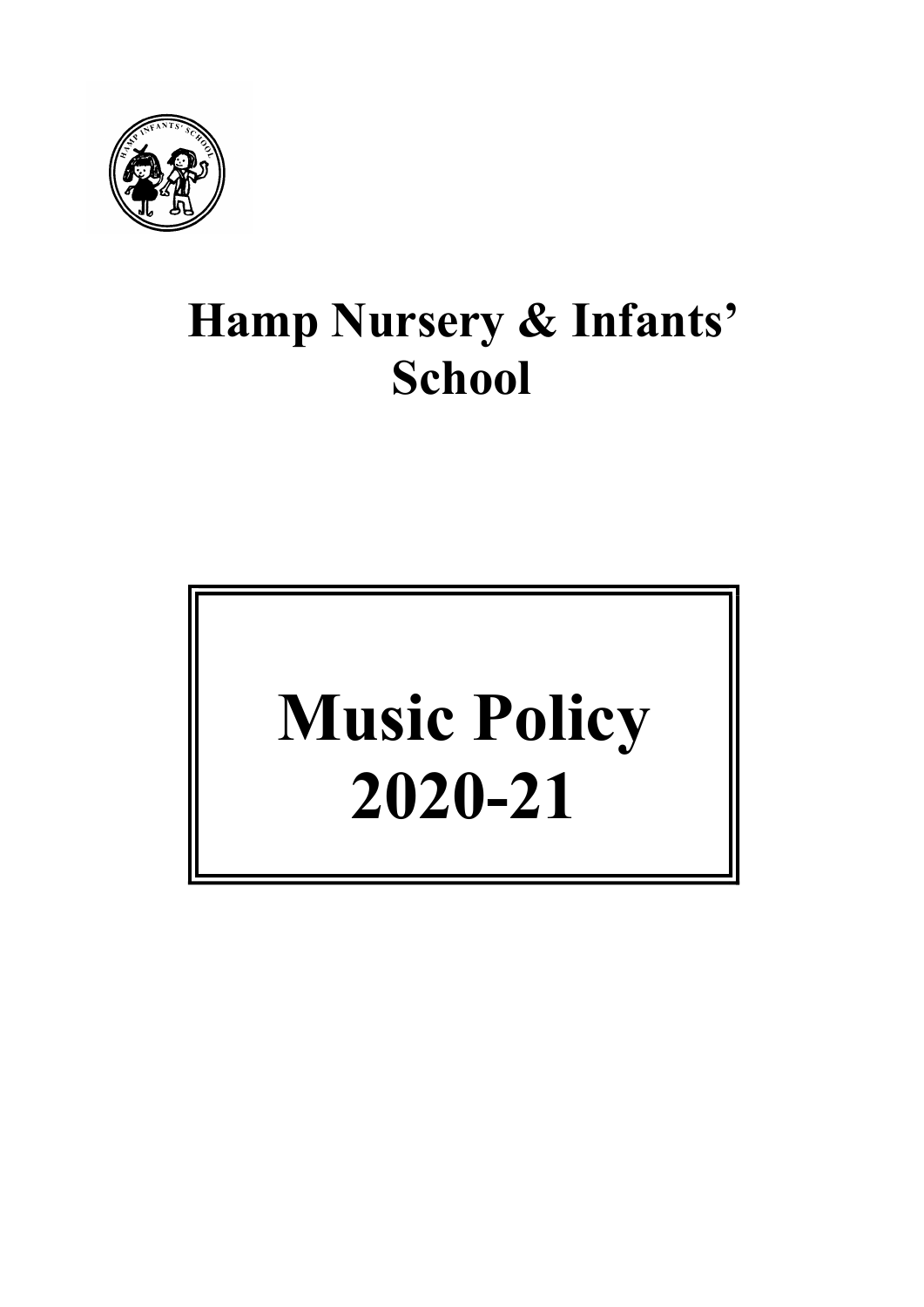# MUSIC POLICY 2020-21

# 1 Curriculum Intent

The vision for music at Hamp Nursery and Infant School is that all children, whatever their background, age, sex or ability will access a curriculum that provides high quality music experiences, stimulates enjoyment and appraisal of a variety of genres of music, builds confidence in singing and instrumental performance and give opportunities for creative composition.

# 2 Curriculum Implementation

Teaching and learning is based on both the EYFS Creative Development Goals and on the National Curriculum programmes of study for Key Stage 1. The Music Leader has identified key skills for Key Stage 1 using the South Gloucestershire Music Maps and this ensures there is tailored skill progression from the Early Years to the end of Year 2.

Singing is at the heart of music learning at Hamp Nursery and Infant School and is used as a launch pad for learning and acquiring other skills of listening, appraising, performing and composing. Additionally, through developing these skills children are introduced to the inter-related dimensions of music. Music skills or concepts are taught progressively through termly topics and are developed through the use of music learning journeys or learning ladders. These may be linked to whole-school curriculum topics, Talk for Writing texts or important festivals. Programmes of study for children in the Early Years Settings are linked to Phase One Phonics through the Letters and Sound activities.

Music lessons in Reception and Key stage One are divided into approximately ten minutes of directed whole-class input from the Music Leader, who will introduce the learning objective through a range of practical listening, composing or performing activities. The second part of the learning time focuses on embedding skills through small group input, supported by teacher assistants. Finally, the end plenary session is used to share achievement and good practice, giving all pupils an opportunity to assess their own success against the key learning objective.

In the nursery settings, music learning is led by the Music Leader during music lesson sessions, with support and modeling from other staff. The focus is on enabling the children to join in with the activities and to gain their own voice, through questioning and through encouraging a range of responses. Each lesson has a structure, which helps the children to build up a repertoire of familiar songs, as well as introducing them to the different qualities of percussion instruments and varied creative opportunities.

Class teachers and teacher assistants within the Early Years settings use Music as part of their daily routine. Within Key Stage One, music activities are planned into the curriculum year where appropriate.

Music learning is planned to enable all children to be successful, with core skills for each lesson. Within these, high challenge is given, but further extending activities are provided and used appropriately for individual children or for the whole class, based on informal assessment within the lesson. Children with additional needs are supported by an adult and are given the same opportunities as others of a similar age, but differentiated tasks are set where appropriate.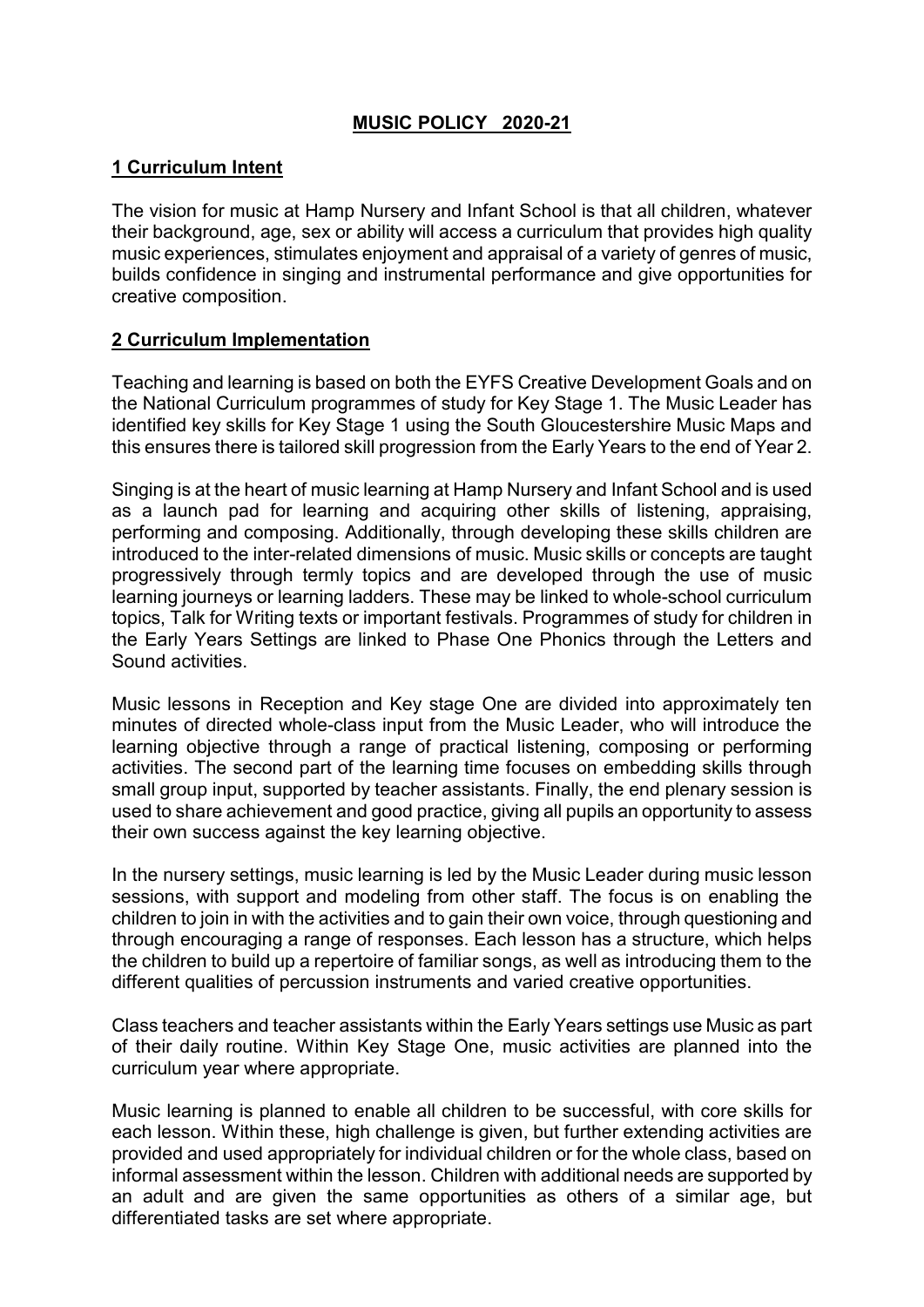Children receiving pupil premium funding are given additional opportunities to succeed in Music and to develop increased confidence and skills through the extra-curricular programme.

Children are given additional performance opportunities through Nativity and Year 2 productions as well as within the weekly singing assemblies or through concerts at parents' evenings. Each year, a year group takes part in singing workshops provided by the Music Hub.

### 3 Curriculum Impact

Informal assessment takes place throughout each lesson to determine the impact of the learning on learners. The Music Leader uses ongoing weekly observations and assessments by all adults within the learning environment to plan further music activities and ensure progression for each child at his/her particular level of ability. Video recordings are also used as a key way of assessing skill development and of showing progression.

Assessment criteria have been developed from the Early Learning Pathways to Development document and the South Gloucestershire Music Maps, which are based on the National Curriculum attainment targets. These inform planning and provide a means of making more formal assessment at the end of each termly unit. Children can therefore be shown to be meeting age related expectations. Those that need more help to attain them can be identified and those that need to be given more opportunities for mastery can also be stretched as an outcome.

Children are given opportunities to assess their own achievement through watching and listening to themselves. Performance opportunities are given within every lesson whilst video and audio recordings are increasingly being used as a means by which the children assess their progress and suggest improvements.

End of year reports inform parents and teachers of each child's progress in music.

#### 4 Links To Other Curriculum Areas

Music learning at Hamp Nursery and Infants School is linked to other areas of the curriculum where appropriate. This makes the children's learning more meaningful. The Music Leader links phonics activities and speaking and listening objectives as part of whole-school targeting. She also provides additional support to children who are delayed in speech and language development through carefully planned phoneticbased musical learning tasks. Music underpins other aspects of school life in many ways, as follows:

- $\circ$  spiritual development, through developing pupils' awareness of the power of music to take the listener out of the commonplace and helping pupils use music to express and reflect on their own thoughts and feelings
- $\circ$  moral development, through helping pupils exercise responsibility in the choices and decisions they, and others, make as part of the creative process, valuing their own and others' work and recognising the effect of music (for example, its use in advertising and propaganda, and its misuse in sound pollution)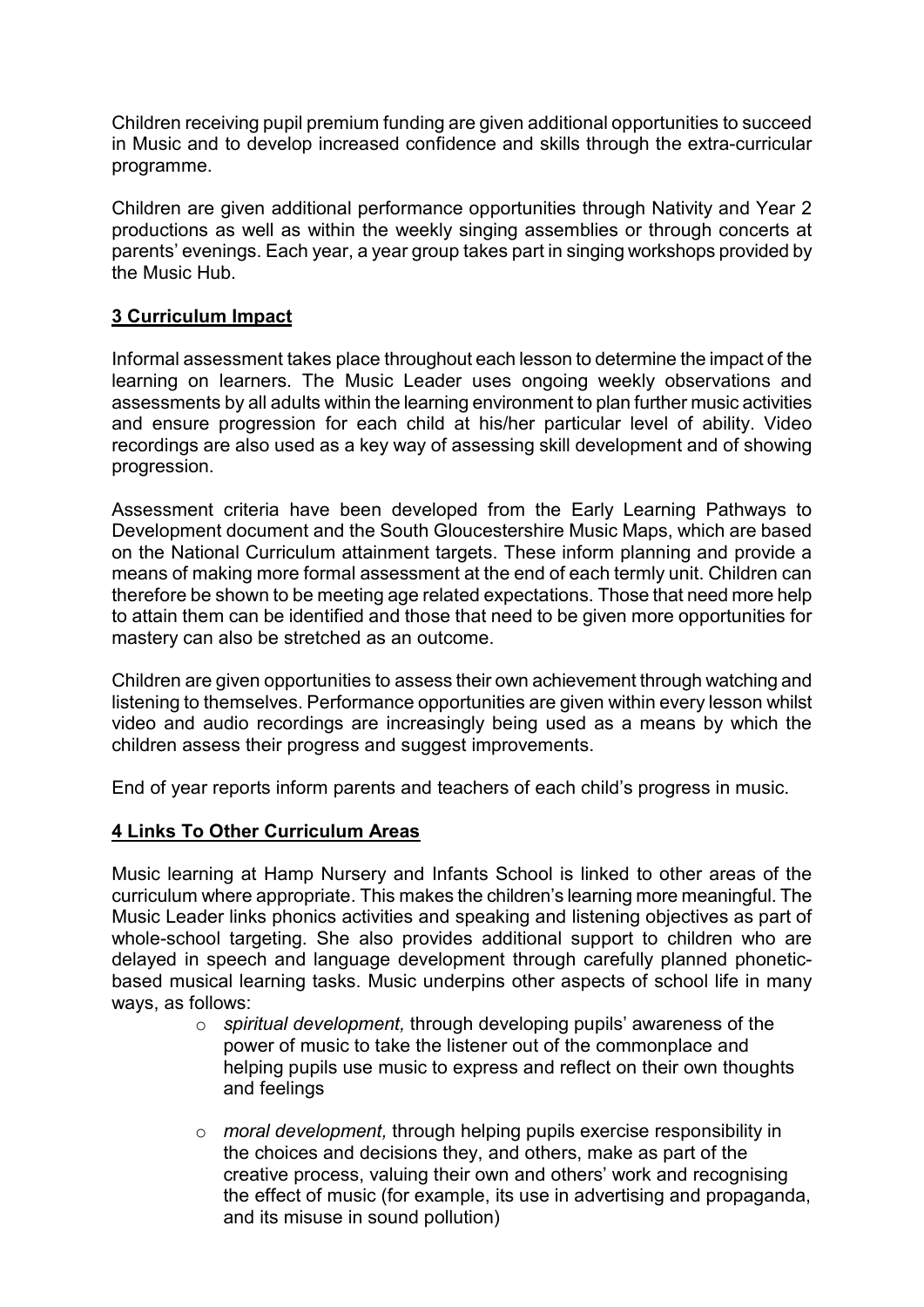$\circ$  social development, through helping pupils share music making and develop a sense of social cohesion, recognising the value of different contributions and their own responsibility to support and enrich the work of others, and recognising the need for different roles in group performance

cultural development, through helping pupils recognise how music influences and reflects the way people think and feel, relating to the time and place in which it was created and performed, and through analysing, evaluating and reflecting on music from contrasting traditions and identifying how and why some aspects change or stay the same

- $\circ$  communication, through presenting music to different audiences, and discussing and sharing ideas with others
- $\circ$  working with others, through taking different roles and recognising and supporting the different contributions of other in groups and ensemble work
- $\circ$  improving own learning and performance, through appraising their own work, recognising the need for perseverance, developing the ability to use time effectively, and increasing their ability to work independently
- $\circ$  problem solving, through achieving intentions when composing and presenting performances to different audiences and in different venues
- $\circ$  thinking skills, through analysis and evaluation of music, adopting and developing musical ideas and working creatively, reflectively and spontaneously

# 5 ICT

Where appropriate, children are given opportunities to apply and develop their ICT capability through the use of ICT tools to support their learning in music. E-safety forms part of this and all other policies and e-safety practices will therefore be followed by staff and pupils at all times.

# 6 The Role of the Music Leader

The Music Leader has the responsibility for developing a creative Music Curriculum which delivers the musical aspects of the EYFS Pathway to Development and the Music National Curriculum to children in the school, ensuring progression and effective teaching and learning. Currently, the Music Leader teaches music across the Early Years and Key Stage 1, liaising closely with class teachers to ensure that music is linked effectively to other curriculum areas, as well as with teacher assistants who support learning in music lessons. Other teachers and teacher assistants include music as part of a broad and balanced whole-school curriculum.

The Music Leader will support colleagues when planning musical activities and, wherever possible, provide knowledge and assistance. She takes responsibility for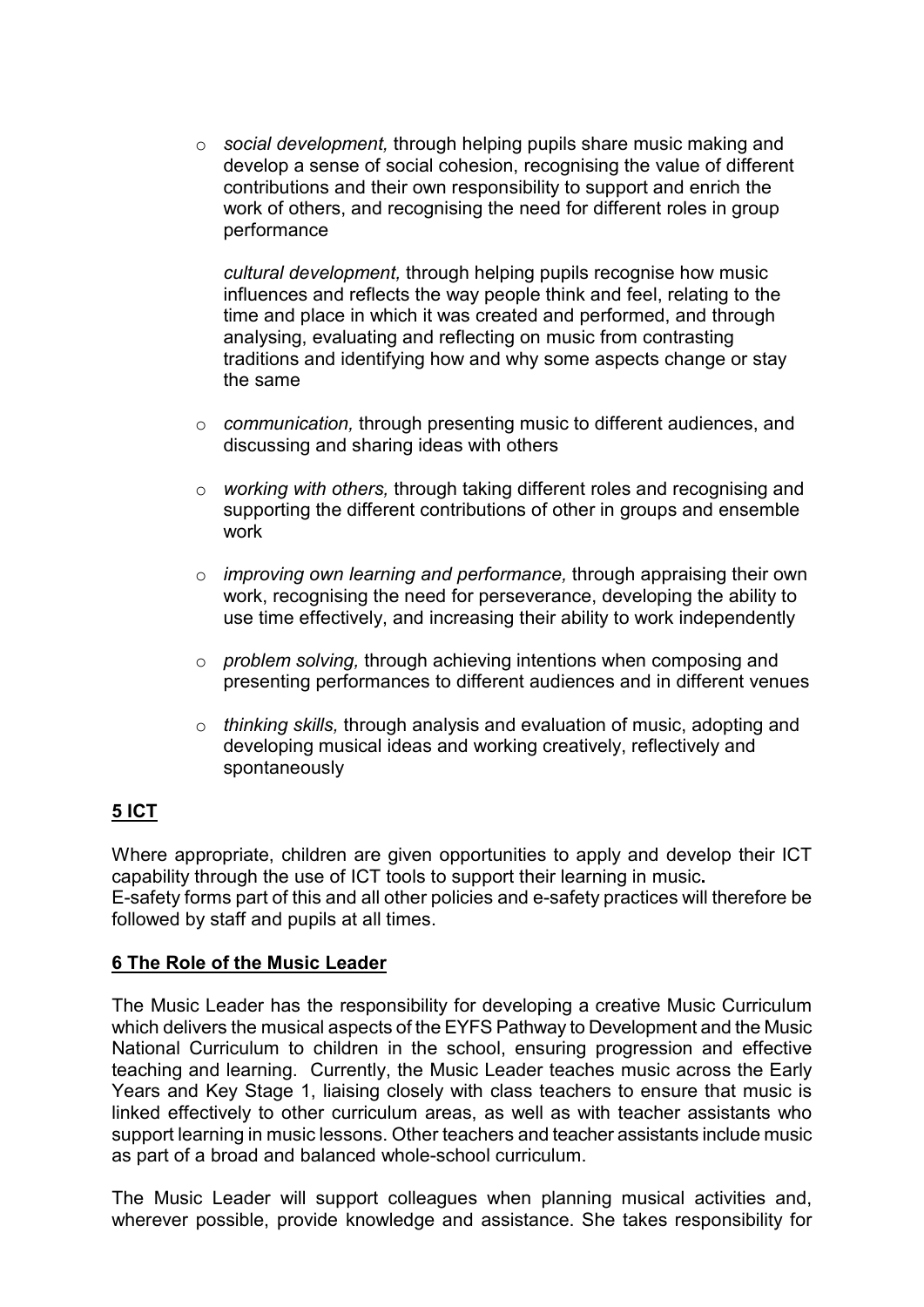lesson observations and moderating Music across the school. She is also responsible for preparing the musical side of performances at special events. The extra-curricular music programme is devised by the Music Leader in liaison with the headteacher.

In order to provide more musical opportunities for all children, the Music Leader also works with outside providers, such as the Somerset Music Hub.

#### 7 Musical Resources

Musical instruments and music CDs are centrally stored in the main hall. Instruments are easily accessible and can be taken to individual classrooms, then returned as needed. Children are encouraged to play instruments appropriately and shown how to store them carefully.

Sing Up is used as an online singing resource. Sing Up Magazines and other song books are stored in the Resources cupboard. Other song resources are stored electronically on the server.

Links are made with the Somerset Music Hub in order to provide other musical experiences for the children and training for adults.

#### 8 Key Documents That Influence the Direction of Music Teaching and Learning at Hamp Nursery and Infant School:

#### a) The Importance of Music: The National Plan for Music Education

In 2011, the Department for Education produced a report in which it outlined its plan for music education up to 2020. Its core vision is described below:

The value of music as an academic subject lies in its contribution to enjoyment and enrichment, for its social benefits, for those who engage in music seriously as well as for fun. High quality music education enables lifelong participation in, and enjoyment of, music, as well as underpinning excellence and professionalism for those who choose not to pursue a career in music.

Our vision is to enable children from all backgrounds and every part of England to have the opportunity to learn a musical instrument; to make music with others; to learn to sing; and to have the opportunity to progress to the next level of excellence. Music teaching starts in early years, and we want the vision to extend across all five to eighteen year-olds, both in and out of school, in both formal and informal settings.

In February 2020, the Department for Education initiated a call for evidence of music engagement and access in schools, in preparation for a refreshment of the National Plan for Music in the autumn of 2020.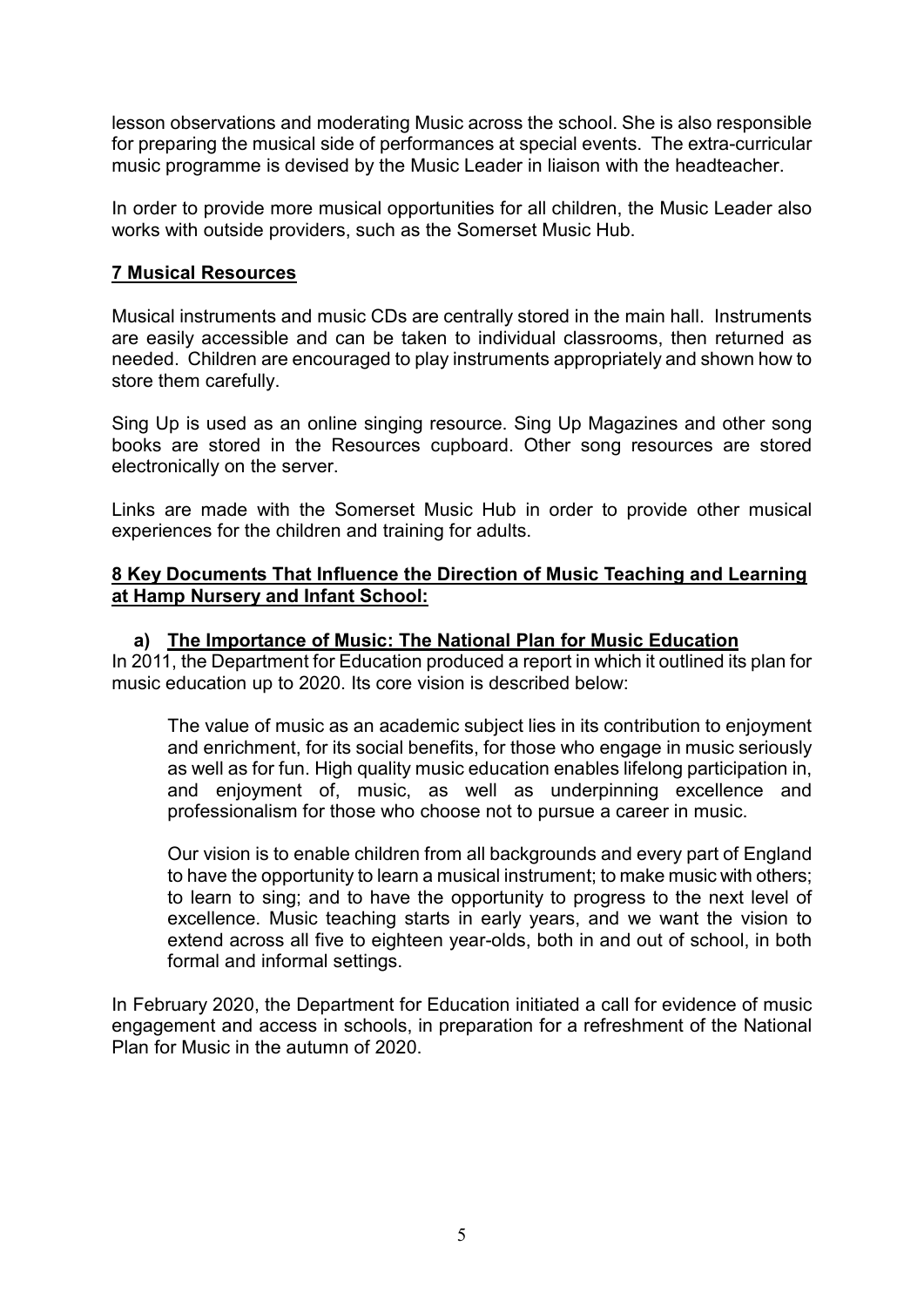# b) The New National Curriculum for Music in England.

In 2013, the DFE published the new National Curriculum for Music in England. Its key ingredients are outlined below:

#### Programmes of Study for Music in Key Stage 1

#### Purpose of study

Music is a universal language that embodies one of the highest forms of creativity. A high quality music education should engage and inspire pupils to develop a love of music and their talent as musicians, and so increase their self-confidence, creativity and sense of achievement. As pupils progress, they should develop a critical engagement with music, allowing them to compose, and to listen with discrimination to the best in the musical canon.

#### Aims

The national curriculum for music aims to ensure that all pupils:

 perform, listen to, review and evaluate music across a range of historical periods, genres, styles and traditions, including the works of the great composers and musicians

• learn to sing and to use their voices, to create and compose music on their own and with others, have the opportunity to learn a musical instrument, use technology appropriately and have the opportunity to progress to the next level of musical excellence

 understand and explore how music is created, produced and communicated, including through the inter-related dimensions: pitch, duration, dynamics, tempo, timbre, texture, structure and appropriate musical notations.

#### Attainment targets

By the end of each key stage, pupils are expected to know, apply and understand the matters, skills and processes specified in the relevant programme of study.

Subject content Key stage 1

Pupils should be taught to:

 use their voices expressively and creatively by singing songs and speaking chants and rhymes

\* play tuned and untuned instruments musically

• listen with concentration and understanding to a range of high-quality live and recorded music

\* experiment with, create, select and combine sounds using the inter-related dimensions